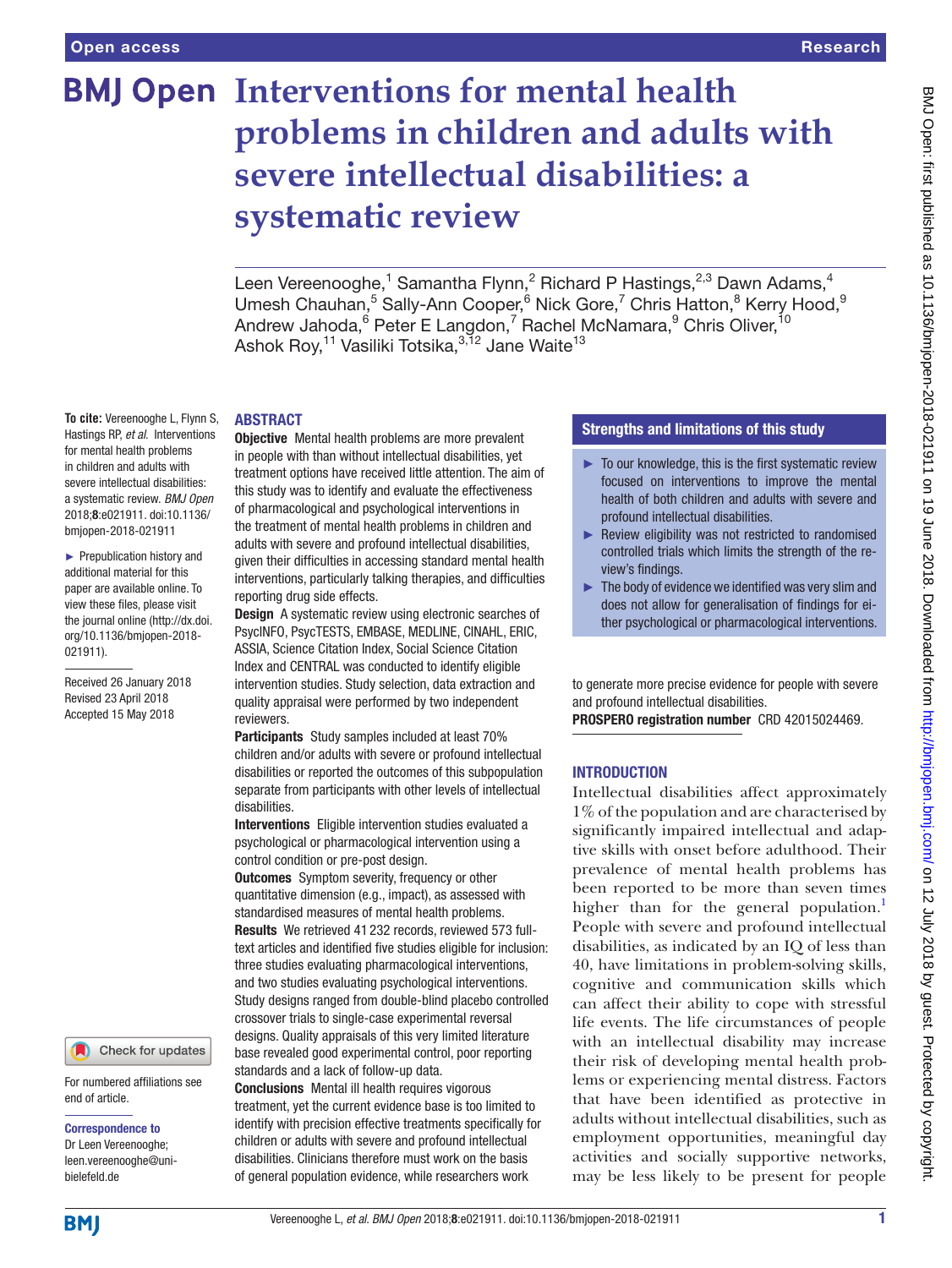with intellectual disabilities and with additional impact for those with severe and profound intellectual disabilities compared with those with mild or moderate intellectual disabilities. $2-4$  Genetic factors may further increase the vulnerability of some people with intellectual disabilities for mental health problems, as evidenced by significant comorbidity rates of anxiety problems and psychosis in people with intellectual disabilities and certain genetic syndromes. $5-9$ 

Mental health problems are as common in people with severe and profound intellectual disabilities as in people with mild or moderate intellectual disabilities, reported to have a point prevalence of  $22.4\%$ .<sup>10–14</sup> Their treatment of mental health problems requires particular attention for three main reasons. First, longitudinal research investigating the mental health of children and young people with intellectual disabilities over a 14-year period suggests recovery may be poorer for those with severe intellectual disabilities, and therefore standard treatments may be suboptimal. $10-12$  Second, given their limitations in communication skills and understanding, people with severe and profound intellectual disabilities cannot be assumed to find talking therapies such as cognitive–behavioural therapy (CBT)-based interventions as accessible as other people do; yet these therapies are considered first-line treatments of choice for many types of mental health problems. Third, it is possible that people with intellectual disabilities are more sensitive to the side effects of pharmacotherapies, or have greater difficulties in reporting side effects when these occur, so raising the potential of more serious consequences, and the need for different dosing regimens compared with other people. The high prevalence and potentially persistent mental health problems experienced by people with severe and profound intellectual disabilities thus call for effective interventions to treat such problems and to promote well-being.

Existing systematic reviews have evaluated either the psychological or pharmacological treatment of mental health problems in people with intellectual disabilities. CBTs were found to have moderate positive treatment effects for people with intellectual disabilities who experience anger problems, anxiety and depression, $15-17$  but these findings are limited to adults with mild to moderate intellectual disabilities, however, as children or individuals with severe and profound intellectual disabilities were not represented in the primary studies. Reviews of pharmacological interventions have largely focused on behaviour problems independent of their association with mental health problems. For example, potentially effective interventions for behaviour problems in adults with intellectual disabilities include risperidone, lithium and antiepileptic mood stabilisers.<sup>1819</sup> However, the methodological quality of the evidence and registered adverse effects indicate that the use of these pharmacological agents requires caution.<sup>18 19</sup> While behaviour problems can be associated with mental health problems and take on a precipitating or perpetuating role, they are more

BMJ Open: first published as 10.1136/bmjopen-2018-021911 on 19 June 2018. Downloaded from http://bmjopen.bmj.com/ on 12 July 2018 by guest. Protected by copyright BMJ Open: first published as 10.1136/bmjopen-2018-021911 on 19 June 2018. Downloaded from <http://bmjopen.bmj.com/> an 12 July 2018 by guest. Protected by copyright.

indicative of emotional dysregulation than of psychiatric symptomatology, and have been demonstrated in robust studies to be distinct from other types of mental health problems[.20](#page-10-6) We have not identified reviews on treatment response and side effects to pharmacotherapies for other types of mental health problems experienced by people with severe and profound intellectual disabilities. The objective of the present systematic review was to evaluate the effectiveness of psychological and pharmacological treatments for mental health problems and their key symptoms in both children and adults with severe or profound intellectual disabilities.

## **METHODS**

The review was conducted and written in accordance with the Preferred Reporting Items for Systematic Reviews and Meta-Analyses (PRISMA) statement.<sup>21</sup> The review protocol was registered with PROSPERO, Centre for Reviews and Dissemination, under the reference number CRD 42015024469.

#### Search strategy

The search strategy was developed for two conjoint systematic reviews focused on the evaluation of both measures of and interventions for mental health problems in people with severe and profound intellectual disabilities. Although separate search terms were used for each systematic review, records identified through the respective searches were pooled together prior to the study eligibility screening to ensure that studies piloting an assessment as an intervention outcome measure would also be identified.

Initial systematic searches were conducted in the week of 13–17 July 2015 for the following databases: PsycINFO, PsycTESTS, EMBASE, MEDLINE, CINAHL, ERIC, ASSIA, Science Citation Index, Social Science Citation Index, and Cochrane Central Register of Controlled Trials (CENTRAL). Searches used Boolean terms to combine search strings for intellectual disabilities, mental health and psychological or pharmacological interventions. Instead of listing all potential diagnosis and treatments the search strategy included the most common diagnoses and treatments in conjunction with more general mental health descriptions. This approach could limit the initial records to be screened, whereas relevant studies could still be identified through the ancestry method which screens citing and cited articles of included studies and through contact with authors. A sample search strategy for the PsycINFO, PsycTESTS and ASSIA searches is provided in the online [supplementary appendix](https://dx.doi.org/10.1136/bmjopen-2018-021911). Full search strategies for each database can be requested from the authors.

Searches were updated in September 2017, to cover the time period from the original searches, and no new studies were identified from these searches. The updated searches followed the same search strategy and study screening protocol as the original searches.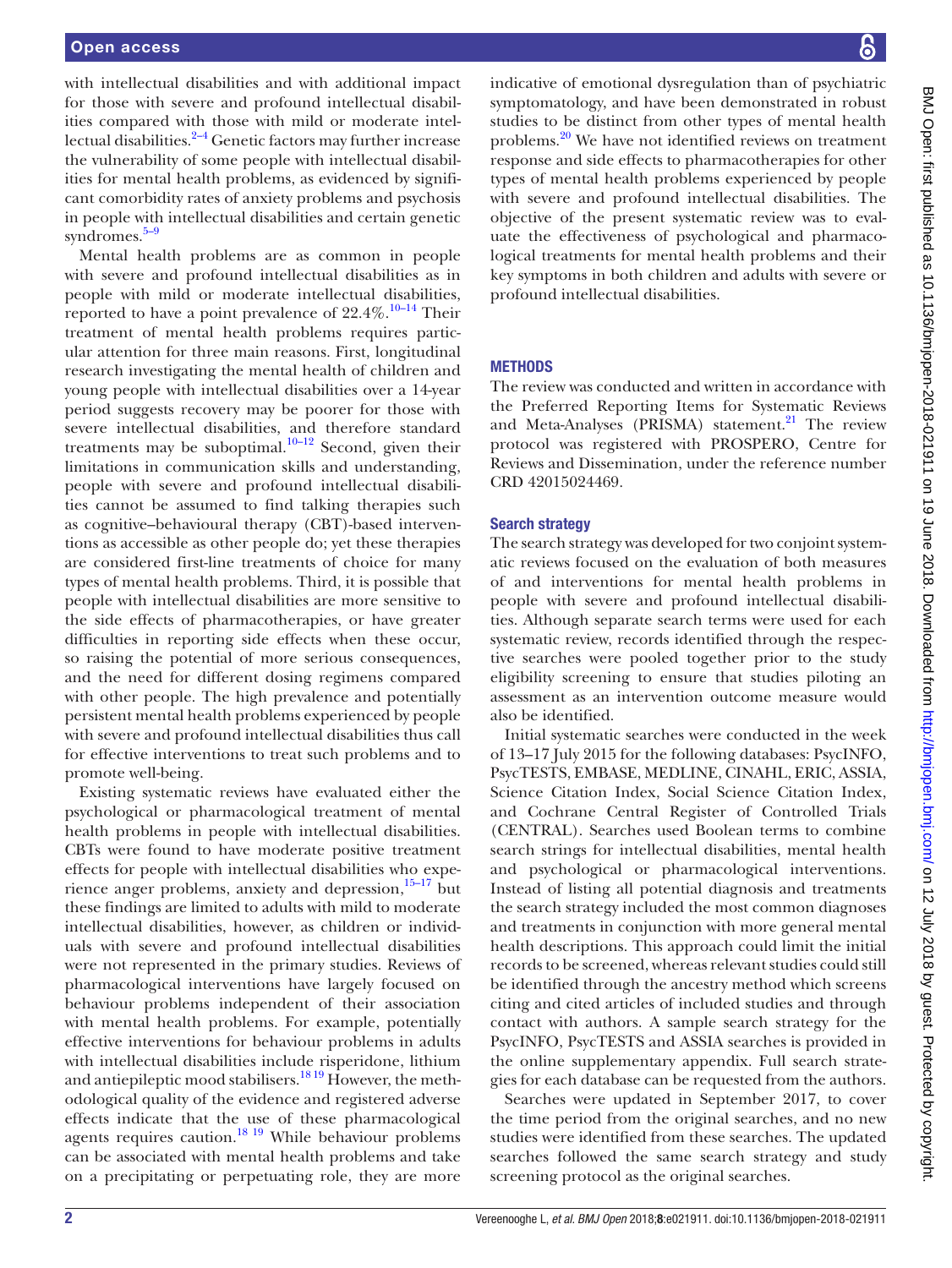## Study eligibility criteria

The following inclusion criteria were applied to (1) publication type, (2) study design, (3) participants, (4) interventions and (5) outcomes.

### Publication

Peer-reviewed publications written in English, French, German or Dutch were eligible for review.

## Study design

The following study designs were eligible for inclusion in the review: (A) randomised controlled trials, (B) controlled trials without randomisation, (C) single-group pre-post designs, (D) case series with outcome measures reported as group mean data, (E) single-case experimental designs and (F) case–control studies. Observational and retrospective cohort studies, as well as case studies without a control condition or a return to baseline, were excluded.

## **Participants**

To ensure that the outcome data were representative for people with severe and profound intellectual disabilities it was required that either a minimum of 70% of participants were diagnosed or reported as having severe or profound intellectual disabilities, or that data for participants with severe or profound intellectual disabilities were reported separately in the study. Although this was an arbitrary criterion, this was to ensure that a majority of people with severe or profound intellectual disabilities were in the study samples. Studies that did not provide any usable information about the level of intellectual disabilities within samples were excluded. No exclusions were applied concerning participants' age or gender or any other characteristics except for degree of intellectual disability.

## Intervention

Eligible psychological interventions were delivered by a trained lay therapist or qualified professional who systematically applied interventions based on well-established psychological principles and techniques directly to the person with an intellectual disability, either individually or in a group. For pharmacological interventions, it was expected that the pharmaceutical agent was given with regular review by a qualified medical practitioner or health professional, and recognised at least in principle as a potential treatment for a mental health problem/ symptom.

## **Outcomes**

Eligible outcomes were standardised assessments of mental disorders or their key symptoms which have a significant impact on daily functioning. However, we acknowledge that defining the mental and physical components of mental and physical disorders into mutually exclusive categories can be challenging, not in the least because certain components are symptomatic of multiple disorders and certain disorders have shown

high rates of comorbidity with one another. For the purpose of this systematic review, the inclusion criteria for mental disorders and their symptoms were derived from the Diagnostic and Statistical Manual of Mental Disorders Fourth Edition (DSM-IV), $^{22}$  $^{22}$  $^{22}$  as this version was most likely to be used by the primary studies to be identified by the systematic review. Mental and behavioural disorders, and their key symptoms, eligible for review fell within the following classifications: (A) attention-deficit and disruptive behaviour disorders, (B) tic disorders, (C) other disorders of infancy, childhood or adolescence, (D) schizophrenia and other psychotic disorders, (E) mood disorders, (F) anxiety disorders, (G) somatoform disorders, (H) factitious disorders, (I) dissociative disorders, (J) eating disorders, (K) adjustment disorders and (L) personality disorders.

Studies focused on key symptoms of mental disorders were included as not all treatment offers a holistic approach, and interventions may instead aim to alleviate one or more symptoms of a disorder. By contrast, challenging behaviours and behaviour problems may be associated with or indicative of underlying mental disorders<sup>20 23</sup> but are not recognised as a key diagnostic feature of the above listed mental disorders and are hence excluded from this review.

The broad scope of the systematic review in terms of study designs, type of interventions and range of participants was advised as initial scoping searches indicated that only few studies included individuals with severe and profound intellectual disabilities.

A single post hoc exclusion criterion was applied to exclude records from the searches published prior to 1980 (n=106 records, but not fully checked for inclusion criteria), coinciding with the publication of the DSM-III.<sup>[24](#page-11-2)</sup> This assured a minimal level of consistency in the recognition and diagnosis of mental health problems from DSM-III through to DSM-IV. It is likely that there would have been a delay between the publication of the DSM-III and its first use in published research, but searches back to 1980 were essential to ensure that no potentially relevant studies were missed.

## Study selection

Data collection and abstract screening were performed by the first author (LV). Twenty per cent of records were also screened by the second author (SF), leading to an overall agreement rate of 99.8% and a kappa coefficient of 0.91 for studies to proceed to full-text evaluation. Second screening a proportion of results is an accepted practice when a review is large and resources are limited.<sup>[25](#page-11-3)</sup> The overall inclusion rate for the screening of titles and abstracts was 2.3%. Full-text review of 573 articles was performed independently by the two reviewers (LV and SF), which resulted in a kappa coefficient of 0.76 for inclusion in the review and the data extraction stage. Eleven disagreements between the two reviewers were resolved through joint discussion. All disagreements concerned the proportion of participants with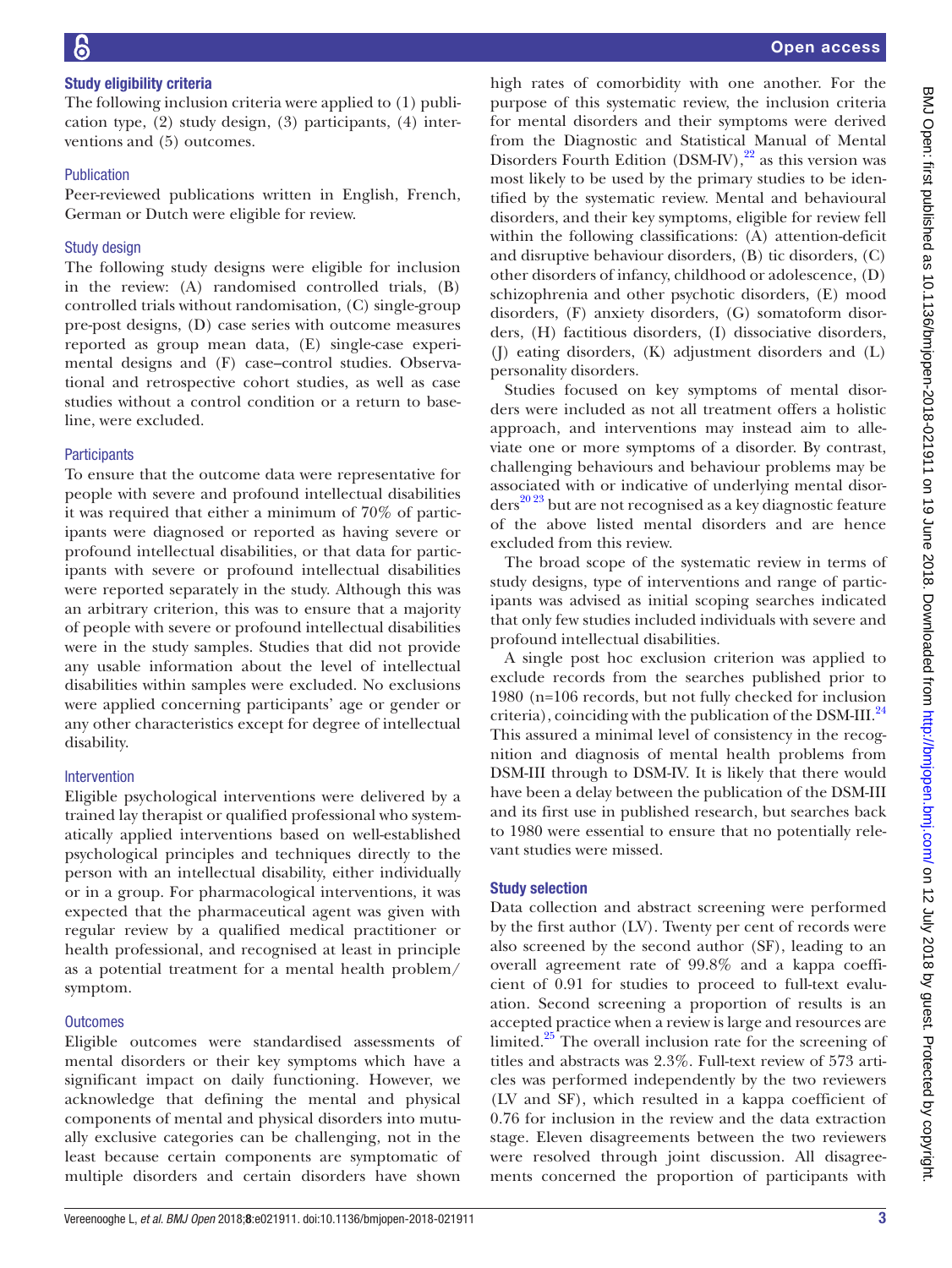severe and profound intellectual disabilities and were not related to study design, intervention or outcomes. The review of one full-text article required consultation with the third author (RPH) to determine whether this study met the review eligibility criteria regarding mental health outcomes. Upon discussion, the paper was excluded from the review.

Next, reference lists and citation records of all included studies were screened to identify additional papers that may not have fulfilled the search term criteria. No additional studies were identified in this way.

#### Data extraction and quality synthesis

Data extraction was conducted by the second author and reviewed by the first author for variables including: study design, study population, intervention, outcome measures and follow-up data.

The certainty in the evidence for each outcome measure could not be assessed with the Grades of Recommendation, Assessment, Development and Evaluation approach, $26-28$  as used by the Cochrane collaboration and national guideline organisations such as National Institute for Health and Care Excellence (NICE) in the UK, due to the incomparability of identified studies in terms of study design, interventions and outcomes. Likewise, it was not possible to conduct a meta-analysis or provide other

summary measures because no two studies addressed the same mental health problem using a similar intervention.

Both reviewers independently performed a critical appraisal of all included studies. No disagreements were recorded at either stage. The assessment followed the Critical Appraisal Skills Programme  $(CASP)^{29\;30}$  Checklists or the quality indicators for within single-subjects research,<sup>31</sup> dependent on the study design.

#### Patient and public involvement

Patients and public were not involved in the conception, development or implementation of this systematic review, nor in the selection of outcome measures and the interpretation of the study findings.

## **RESULTS**

The search strategy for the conjoint systematic review identified 24883 unique records, of which 573 were retained for full-text eligibility screening. The study selection process is illustrated in [figure](#page-3-0) 1. Excluded articles most commonly did not meet the eligibility criteria concerning the severity of intellectual disabilities of study participants (n=242). Initial records were also excluded based on their study design (n=113), a publication date prior to 1980 (n=106), because the intervention or outcomes were not focused on recognised mental health



<span id="page-3-0"></span>Figure 1 Preferred Reporting Items for Systematic Reviews and Meta-Analyses (PRISMA) flow diagram. ID, intellectual disability.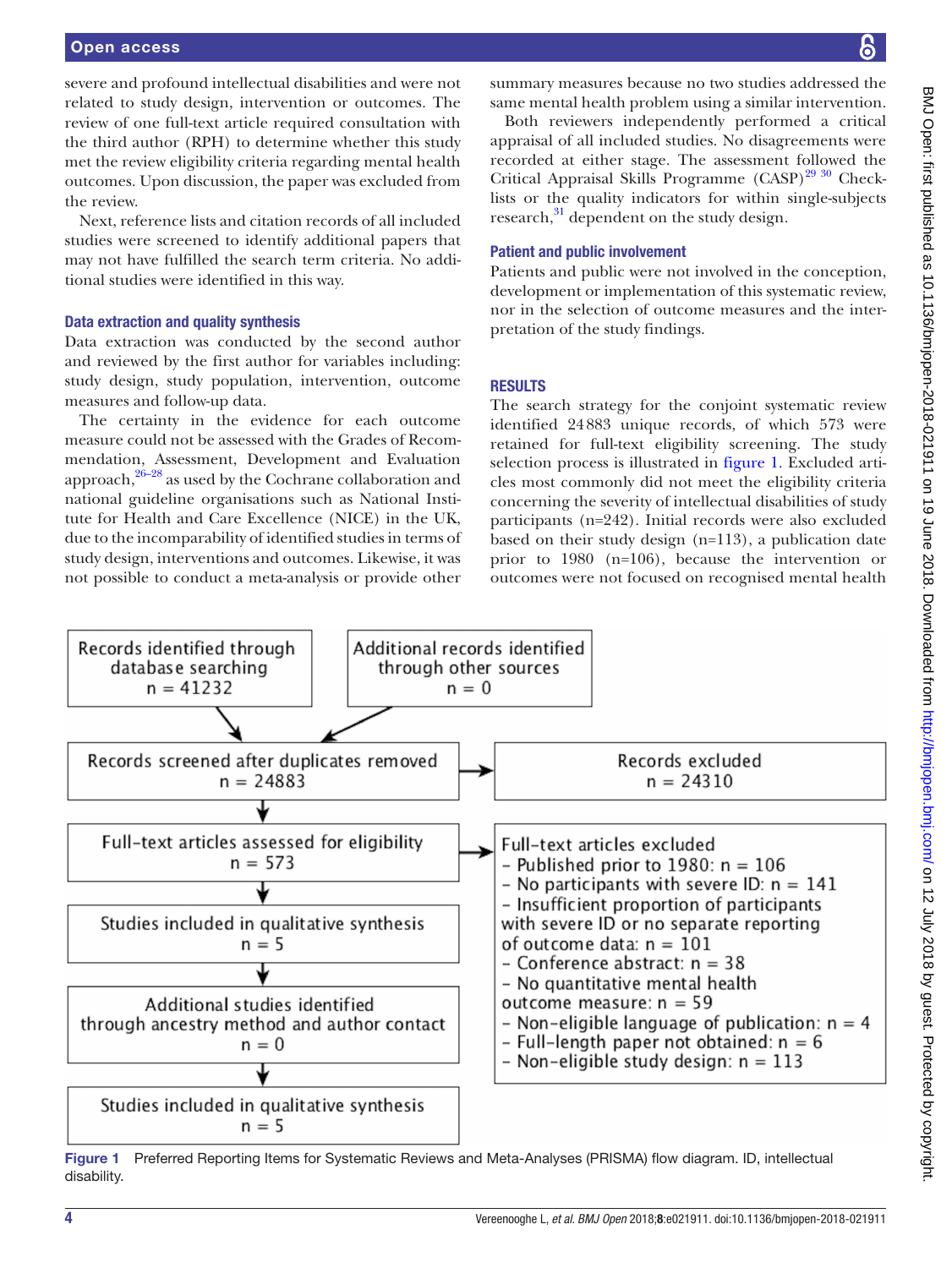Open access

problems (n=59), due to their publication status (e.g., conference abstracts; n=38), or because the full-text paper could either not be retrieved (n=6) or was published in a non-eligible language (n=4). In total, five studies were included in the review and are described in [table](#page-5-0) 1. Three studies included only adults with intellectual disabilities: a double-blind placebo controlled crossover trial<sup>[32](#page-11-7)</sup> and a single-case experimental reversal design of pharmacotherapy, $33$  as well as a single-case experimental reversal design of a psychological intervention. $34$  Two studies included children and young people: a randomised trial of pharmacotherapy by White and Ama $n^{35}$  and a singlecase study of a psychological intervention for a 13-year-old  $\rm girl.<sup>36</sup>$  $\rm girl.<sup>36</sup>$  $\rm girl.<sup>36</sup>$ 

### Psychological interventions

Two studies evaluated interventions based on psychological principles. Interventions were offered for symptoms of depressive disorder, and to manage tic frequency in Gilles de la Tourette syndrome.

In a single-case experimental ABAB design, Lindauer and colleagues $34$  offered an enriched environment for the management of major depressive disorder in a 23-year-old woman with severe intellectual disabilities who also presented with self-injurious behaviour. Pre-existing treatment of the mood disorder with carbamazepine (5.3mg/kg/day) was continued during the study. The enriched environment setting was a 3 m×3 m padded room, in an inpatient unit, in which stimuli were present that were chosen following a paired-choice assessment to identify the woman's preferred stimuli and assess signs of positive and negative affects. Smiling, giggling and laughing were considered examples of positive 'affect', whereas frowning, whining, crying and verbal expressions such as 'I am sad' were identified as signs of negative 'affect'. No other outcome measures relating to the mood disorder were employed. Behavioural observations, through a one-way mirror, showed that the enriched environment increased signs of positive affect and decreased signs of negative affect, in particular during the second intervention phase. The lack of follow-up measures and the delivery of interventions in a padded room in an inpatient setting reduce the ecological validity of this intervention. Likewise, the replicability of findings is impeded in terms of participant selection and intervention fidelity (see [table](#page-7-0) 2).

Zarkowska $36$  adopted a basic single-case experimental design to examine interventions for vocal and motor tics in a 13-year-old girl with Gilles de la Tourette syndrome and severe intellectual disabilities. Two treatment probes, cued relaxation and interruption, were evaluated using an ABA return to baseline design for each intervention comprised of a 5min baseline recording, a 5min intervention and a 5min postbaseline recording. Cued relaxation appeared to lead to better outcomes but neither intervention had lasting effects and interruption increased vocal tic frequency. The study design showed strong external and social validity and provided clear descriptions of

dependent and independent variables (see [table](#page-7-0) 2). However, internal validity was weak and the ABA design was not the most suitable for demonstrating experimental control. Following the evaluation of treatment probes, the study continued as an A-B case study implementing successive interventions of relaxation training, treatment with clonidine and treatment with pimozide. Due to the non-controlled nature of these interventions, their respective outcome data and follow-up data were not considered eligible for inclusion in this review.

The replicability of findings from both studies is hindered by a lack of information regarding participant selection, physical setting of the intervention, implementation fidelity and the reliability of outcome measurements.

#### Pharmacological interventions

Two double-blind placebo controlled crossover trials and one single-case experimental reversal design evaluated pharmacological interventions for use in people with severe intellectual disabilities and mental health problems.

Aman and colleagues $32$  employed within-group randomisation of order of administration of 4-week treatment with imipramine, in a dosage of 3mg/kg/day, and 4 weeks with placebo, with 1-week drug-free in between. Interventions were offered to five adults with severe intellectual disabilities and depressive symptoms, in addition to a group of five adults with acting-out behaviours. The latter were not eligible for inclusion in this review as these behaviours were not considered a mental health problem. Eligible depressive symptoms were based on evidence from prior research studies and required behavioural observation instead of information obtained from diagnostic interviews. Symptoms included 'seclusion and social withdrawal, sleep loss, weight loss, tearfulness or the appearance of sad affect, and a pervasive lack of overt behavior' (p  $265^{31}$ ). Intervention effects were assessed with the Aberrant Behavior Checklist  $(ABC)^{37}$  and indicated imipramine to have a detrimental effect on symptoms related to irritability, lethargy and hyperactivity, and no effect on stereotypical behaviours and inappropriate speech. Adverse effects were recorded but not described separately for the five adults with severe intellectual disabilities and depressive symptoms. For one person with affective symptoms, imipramine was found to improve behaviour and relieve chronic constipation.

White and  $A$ man $35$  evaluated the use of pimozide on maladaptive behaviours and hyperactivity, in young people and adults with moderate to profound intellectual disabilities. Following a 4-week baseline, the eight participants received two 4-week treatments with either pimozide, in a dosage of 0.12mg/kg/day, or placebo, with a 1-week washout period between intervention phases. Treatment effects were evaluated using assessments with the ABC for the last 3weeks of each intervention. Hyperactivity scores on the ABC reduced following the intervention, as did irritability levels, based on nurses' behaviour ratings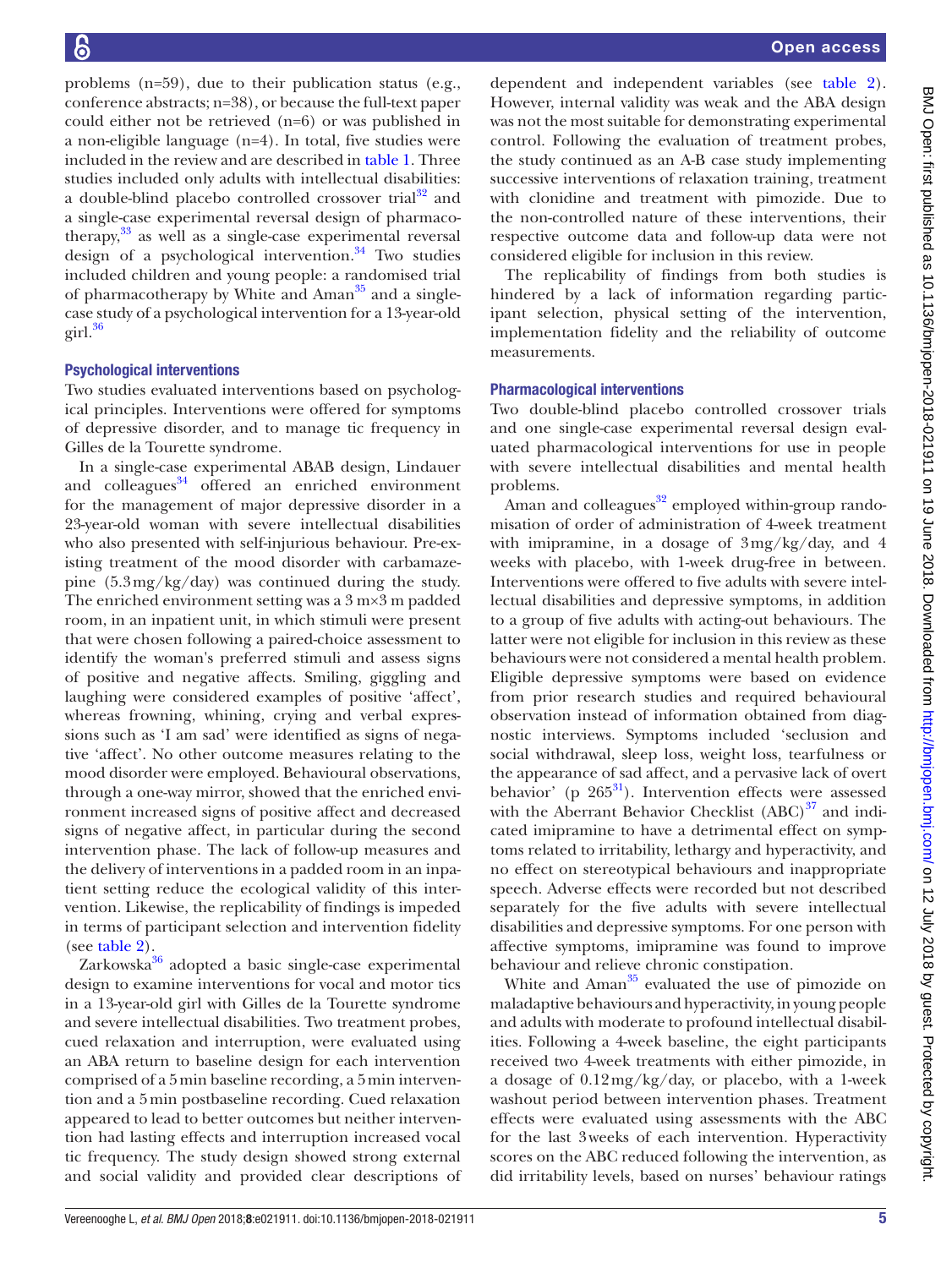<span id="page-5-0"></span>

| Table <sub>1</sub>                  |                                                                                                                                                                                | Characteristics of pharmacological and psychological interventions studies                                                                                                                                                 |                                                                                                                                                                                                                                                                                                                             |                                                                                                                                                                                                                                                                                                                                                                                                                                                                                                                                                          |                                                                                                                                                                                                                                                                                                                                                            |
|-------------------------------------|--------------------------------------------------------------------------------------------------------------------------------------------------------------------------------|----------------------------------------------------------------------------------------------------------------------------------------------------------------------------------------------------------------------------|-----------------------------------------------------------------------------------------------------------------------------------------------------------------------------------------------------------------------------------------------------------------------------------------------------------------------------|----------------------------------------------------------------------------------------------------------------------------------------------------------------------------------------------------------------------------------------------------------------------------------------------------------------------------------------------------------------------------------------------------------------------------------------------------------------------------------------------------------------------------------------------------------|------------------------------------------------------------------------------------------------------------------------------------------------------------------------------------------------------------------------------------------------------------------------------------------------------------------------------------------------------------|
| First author (year)                 | Study design*                                                                                                                                                                  | Participants                                                                                                                                                                                                               | Intervention                                                                                                                                                                                                                                                                                                                | <b>Outcomes</b>                                                                                                                                                                                                                                                                                                                                                                                                                                                                                                                                          | Follow-up                                                                                                                                                                                                                                                                                                                                                  |
| Psychopharmacological interventions |                                                                                                                                                                                |                                                                                                                                                                                                                            |                                                                                                                                                                                                                                                                                                                             |                                                                                                                                                                                                                                                                                                                                                                                                                                                                                                                                                          |                                                                                                                                                                                                                                                                                                                                                            |
| Aman <sup>32</sup> (1986)           | 1-week washout period<br>between interventions<br>placebo controlled<br>andomisation<br>I1: imipramine<br>crossover trial<br>Double-blind<br>Within-group<br>2: placebo        | severity: Slosson IQ+ range<br>Adults with depressive and<br>Age range: 18-23 years<br>intellectual disabilities<br>e symptoms<br>n=5 (2M/3F)<br>affectiv<br>$10 - 14$                                                     | Setting: residential ward<br>Imipramine (Dumex) or<br>Duration: 4 weeks<br>3mg/kg/day<br>placebo<br>Dose:                                                                                                                                                                                                                   | for analyses including a second<br>intervention group, non-eligible<br>Statistical data only provided<br>Imipramine caused symptom<br>observed for: stereotypy and<br>deterioration for ABC scores<br>related to irritability, lethargy<br>No intervention effects were<br>inappropriate speech.<br>and hyperactivity.<br>for review.                                                                                                                                                                                                                    | No follow-up                                                                                                                                                                                                                                                                                                                                               |
| Rosenquist <sup>33</sup> (1997)     | Single-case experimental<br>Single-blind, masked<br>reversal design<br><b>B</b> , haloperidol<br>assessment<br>A, baseline<br>(ABABA)                                          | Adult with Gilles de la<br>Tourette syndrome<br>Severe intellectual<br>Age=35 years<br>$n=1$ , female<br>disabilities                                                                                                      | Setting: community group<br>B: 8 weeks intervention<br>B: 8 weeks intervention<br>-Weeks 5-6: 10 mg/day<br>-Weeks 3-4: 5mg/day<br>-Weeks 7-8: washout<br>A: 2 weeks baseline<br>A: 2 weeks baseline<br>A: 2 weeks baseline<br>Duration: 22 weeks,<br>-Week 2: 2 mg/day<br>-Week 1: 1 mg/day<br>Haloperidol<br>Dose:<br>home | Behavioral Observation and Tic<br>in tic behaviour at baseline and<br>Pre-post % time (SD) engaged<br>Checklist‡ of three videotaped<br>conditions: (1) table setting<br>Weekly observations using<br>SM-tic: 34.8 (20); 11.0 (12)<br>SM-tic: 46.8 (31); 20.8 (26)<br>CM-tic: 41.2 (19); 25.3 (21)<br>SV-tic: 65.3 (29); 69.6 (25)<br>CV-tic: 42.5 (18); 23.0 (18)<br>task, (2) mealtime and (3)<br>week 1 (dose 1 mg/day):<br>CM-tic: 13.6 (10); 5.3 (8)<br>SV-tic: 35.4 (28); 2.0 (4)<br>CV-tic: 1.3 (3); 0.0 (0)<br>Mealtime:<br>Waiting:<br>waiting. | improvements (10 mg/day),<br>% time (SD) engaged in tic<br>behaviour at week 6 (dose<br>Week 6 of increased<br>CM-tic: 41.5 (18)<br>SM-tic: 24.7 (20)<br>CV-tic: 34.8 (20)<br>SV-tic: 48.4 (26)<br>CM-tic: 3.0 (3)<br>Dose-specific<br>SM-tic: 6.3 (6)<br>SV-tic: 1.0 (3)<br>CV-tic: 1.0 (2)<br>10mg/day):<br>Mealtime:<br>eversible<br>Waiting:<br>dosage |
| White <sup>35</sup> (1985)          | 1-week washout period<br>between interventions<br>Randomisation within<br>placebo controlled<br>crossover trial<br>Double-blind<br>I1: pimozide<br>participants<br>12: placebo | mean IQ=20.4 (SD=12.11)<br>behaviour disturbances,<br>Inpatients with serious<br>moderate to profound;<br>including hyperactivity<br>n=8, 7M/1F<br>(SD=3.42) intellectual<br>Mean age 15.7 years<br>disabilities severity: | Pimozide or placebo<br>Baseline: 4 weeks<br>4 weeks+4 weeks<br>Setting: no info<br>Intervention:<br>l1:6mg/day<br>Dose:                                                                                                                                                                                                     | baseline as covariate on ABC<br>ANCOVA for drug effects and<br>nappropriate speech: F=1.31<br>No significant effects for:<br>Pimozide has an effect:<br>Hyperactivity: F=7.69<br>Stereotypy: F=3.48<br>rritability: F=11.78<br>_ethargy: F=0.84<br>subscales                                                                                                                                                                                                                                                                                             | No follow-up                                                                                                                                                                                                                                                                                                                                               |
|                                     |                                                                                                                                                                                |                                                                                                                                                                                                                            |                                                                                                                                                                                                                                                                                                                             |                                                                                                                                                                                                                                                                                                                                                                                                                                                                                                                                                          | Continued                                                                                                                                                                                                                                                                                                                                                  |

BMJ Open: first published as 10.1136/bmjopen-2018-021911 on 19 June 2018. Downloaded from <http://bmjopen.bmj.com/> an 12 July 2018 by guest. Protected by copyright.

BMJ Open: first published as 10.1136/bmjopen-2018-021911 on 19 June 2018. Downloaded from http://bmjopen.bmj.com/ on 12 July 2018 by guest. Protected by copyright.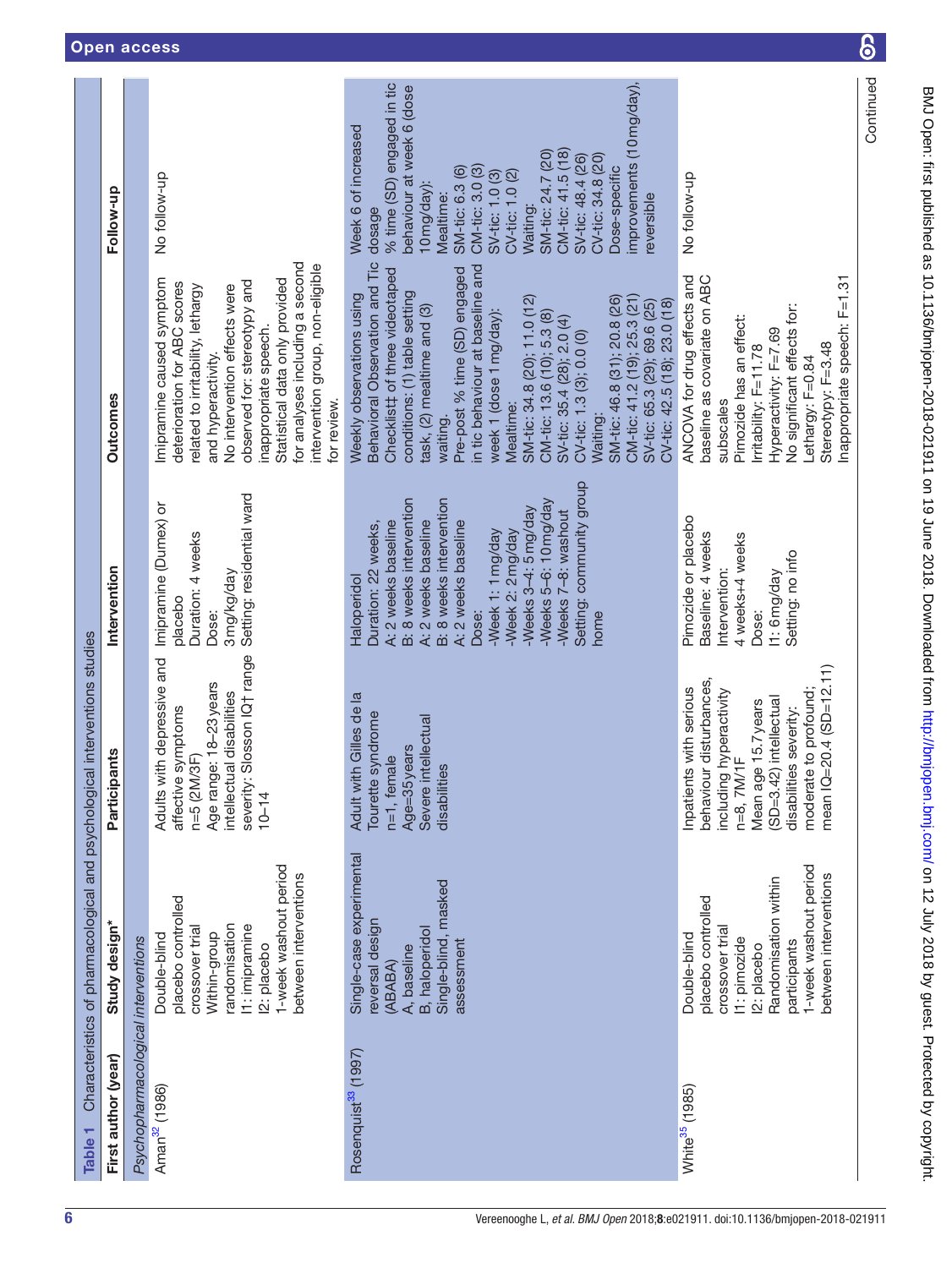| Continued<br>Table <sub>1</sub>                                     |                                                                                                                                                                                                                                                                                                                                                                    |                                                                                                                                                                                                    |                                                                                                                                                                                              |                                                                                                                                                                                                                                                                                                                             |              |
|---------------------------------------------------------------------|--------------------------------------------------------------------------------------------------------------------------------------------------------------------------------------------------------------------------------------------------------------------------------------------------------------------------------------------------------------------|----------------------------------------------------------------------------------------------------------------------------------------------------------------------------------------------------|----------------------------------------------------------------------------------------------------------------------------------------------------------------------------------------------|-----------------------------------------------------------------------------------------------------------------------------------------------------------------------------------------------------------------------------------------------------------------------------------------------------------------------------|--------------|
| First author (year)                                                 | <b>Study design*</b>                                                                                                                                                                                                                                                                                                                                               | ipants<br>Partici                                                                                                                                                                                  | Intervention                                                                                                                                                                                 | <b>Outcomes</b>                                                                                                                                                                                                                                                                                                             | Follow-up    |
| Psychological interventions<br>Lindauer <sup>34</sup> (1999)        | and quiet hands procedure<br>Single-case experimental<br>A, baseline: empty room<br>reversal design<br>(ABAB)                                                                                                                                                                                                                                                      | disorder, major<br>Severe intellectual<br>Age=23 years<br>$n=1$ , female<br>depression<br><b>Mood</b>                                                                                              | inclusion by paired-choice<br>Enriched environment:<br>Duration: 57 sessions<br>12 items selected for<br>assessment                                                                          | negative affect (M=27.4%) and<br>Percentage of 10s intervals of<br>signs of negative and positive<br>Pre: relatively high levels of<br>affects                                                                                                                                                                              | No follow-up |
|                                                                     | B, enriched environment<br>and quiet hands                                                                                                                                                                                                                                                                                                                         | disabilities                                                                                                                                                                                       | Setting: laboratory, padded<br>Dose: 10 min sessions<br>A: 29 sessions<br>B: 12 sessions<br>A: 11 sessions<br>B: 5 sessions<br>room                                                          | Post: negative affect decreased<br>increased, especially during B2<br>(M=0.1%) and positive affect<br>low levels of positive affect<br>$(M=11.5%$ across phases).<br>$(M=2.3%)$                                                                                                                                             |              |
| Zarkowska <sup>36</sup> (1989)                                      | school activity, tics ignored<br>school activity, tics ignored<br>A, baseline: school activity,<br>A, baseline: school activity,<br>experimental reversal<br>A, baseline: return to<br>A, baseline: return to<br>Two single-case<br>12: interruption<br><b>B</b> , interruption<br>designs (ABA)<br>1: relaxation<br>B, relaxation<br>tics ignored<br>tics ignored | Development Scale<br>ranged from 17 to<br>Gilles de la Tourette<br>disabilities (Griffiths<br>Severe intellectual<br>Age=13 years<br>$n=1$ , female<br>42 months)<br>syndrome<br>Mental<br>score r | following the occurrence of<br>11: verbal instructions for<br>relaxation exercises and<br>2: verbal interruption<br>praise when calm<br>Duration: 10 min<br>Duration: 10 min<br>a verbal tic | It reduced tic frequency during No follow-up<br>After I1 and I2: no generalised<br>baseline after intervention<br>relaxation but returned to<br>reduction in tic frequency<br>12 increased vocal tic<br>frequency.                                                                                                          |              |
| *AB designs with A: baseline and B: treatment.<br>ACNA +in aliments | mental well-being outcome measure was recorded as secondary outcome measures<br>tSlosson IQ scores correlate highly with Stanford Binet Intelligence<br>. 21 / 41<br>-::+ MAN :+                                                                                                                                                                                   | ・ミーバー                                                                                                                                                                                              |                                                                                                                                                                                              | l1, intervention 1; I2, intervention 2; G1, group 1; G2, group 2; gender ratio expressed as male/female; outcomes reported for primary outcome measure only, unless where mental health or<br>Test scores and correlate with the Cattell Infant Intelligence Scale when used with children under the age of 2 <sup>41</sup> |              |

‡SM-tic, simple motor tic; CM-tic, complex motor tic; SV-tic, simple vocal tic; CV-tic, complex vocal tic.

‡SM-tic, simple motor tic; CM-tic, complex motor tic; SV-tic, simple vocal tic; CV-tic, complex vocal tic.<br>ABC, Aberrant Behavior Checklist; ANCOVA, analysis of covariance. ABC, Aberrant Behavior Checklist; ANCOVA, analysis of covariance.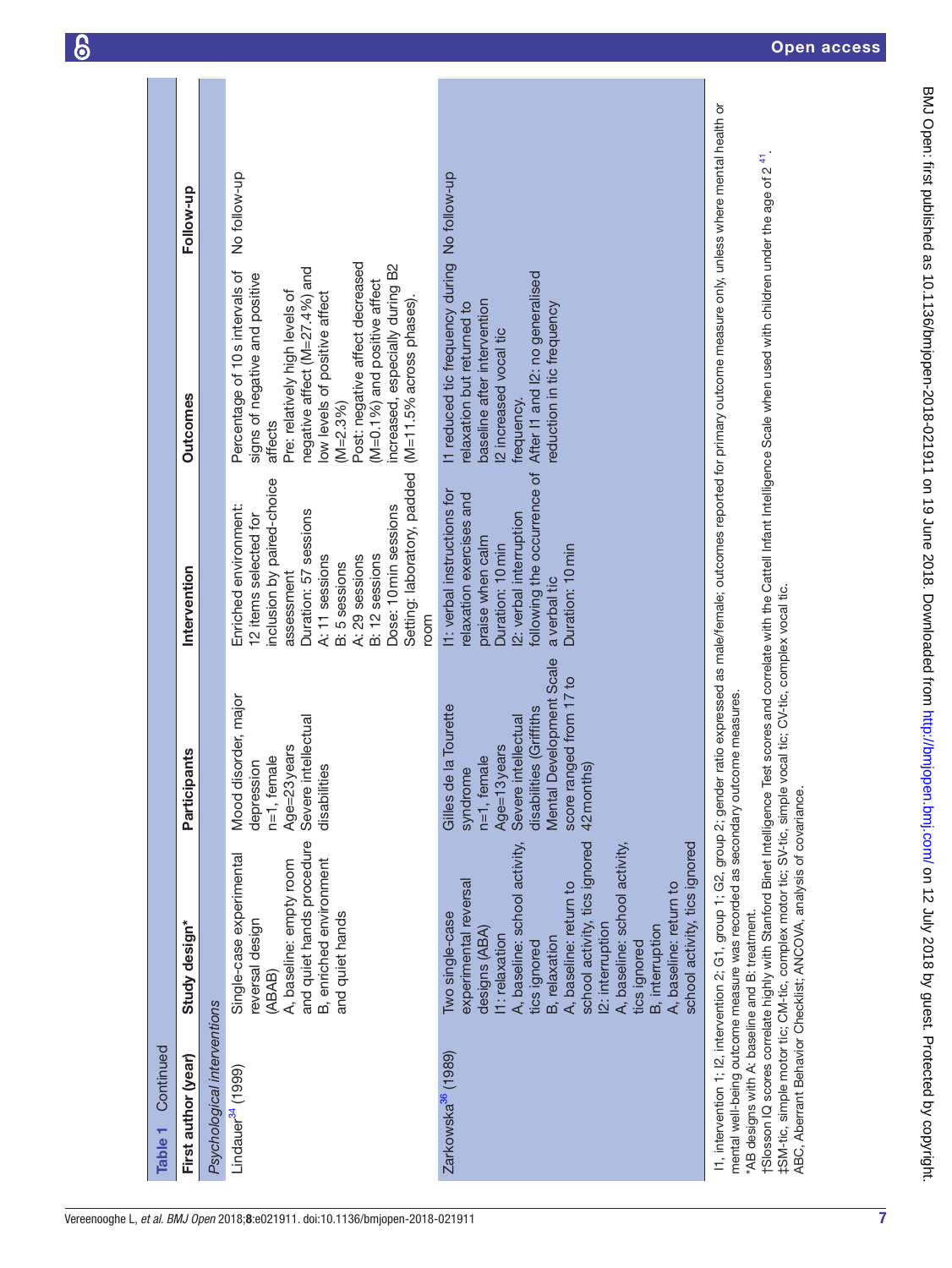<span id="page-7-0"></span>

| Table 2 Quality appraisal of single-subject studies using the Quality Indicators within Single-Subject Research <sup>31</sup>     |                       |                                |                         |
|-----------------------------------------------------------------------------------------------------------------------------------|-----------------------|--------------------------------|-------------------------|
| <b>Quality indicator</b>                                                                                                          | Lindauer et $al^{34}$ | Rosenquist et al <sup>33</sup> | Zarkowska <sup>36</sup> |
| Participant description and setting                                                                                               |                       |                                |                         |
| Ability to select individuals with similar<br>characteristics                                                                     | Yes                   | Yes                            | Yes                     |
| Replicability of participant selection<br>process                                                                                 | <b>No</b>             | <b>No</b>                      | <b>No</b>               |
| Replicability of physical setting                                                                                                 | Yes                   | Yes                            | Partial                 |
| Dependent variable                                                                                                                |                       |                                |                         |
| Described with operational precision                                                                                              | Yes                   | Yes                            | Yes                     |
| Measured to generate a quantifiable index                                                                                         | <b>Yes</b>            | <b>Yes</b>                     | <b>Yes</b>              |
| Measure is valid and replicable                                                                                                   | Yes                   | Yes                            | Yes                     |
| Measurements repeated over time                                                                                                   | <b>Yes</b>            | <b>Yes</b>                     | <b>No</b>               |
| Measures assessed in terms of reliability or<br>interobserver agreement                                                           | Yes                   | Yes                            | No                      |
| Independent variable                                                                                                              |                       |                                |                         |
| Described with replicable precision                                                                                               | Yes                   | Yes                            | Yes                     |
| Systematically manipulated and under<br>control of experimenter                                                                   | <b>Yes</b>            | <b>Yes</b>                     | <b>Yes</b>              |
| Overt measure of implementation fidelity                                                                                          | <b>No</b>             | Not applicable                 | <b>No</b>               |
| <b>Baseline</b>                                                                                                                   |                       |                                |                         |
| Repeated measurements baseline                                                                                                    | Yes                   | Yes                            | <b>No</b>               |
| Described with replicable precision                                                                                               | <b>Yes</b>            | <b>Yes</b>                     | <b>Yes</b>              |
| Experimental control/internal validity                                                                                            |                       |                                |                         |
| Minimum of three demonstrations of<br>experimental effect at three points in time                                                 | <b>Yes</b>            | <b>Yes</b>                     | <b>No</b>               |
| Controlling for threats to internal validity                                                                                      | Unclear               | Yes                            | Unclear                 |
| Document a pattern of experimental control Yes                                                                                    |                       | <b>Yes</b>                     | <b>Yes</b>              |
| External validity                                                                                                                 |                       |                                |                         |
| Effects replicated across participants,<br>settings or materials                                                                  | <b>Yes</b>            | <b>Yes</b>                     | <b>No</b>               |
| Social validity                                                                                                                   |                       |                                |                         |
| Dependent variable is socially important                                                                                          | Yes                   | Yes                            | Yes                     |
| Magnitude of change is socially important                                                                                         | Yes                   | Yes                            | Yes                     |
| Implementation of independent variable is<br>practical and cost-effective                                                         | <b>Yes</b>            | Yes                            | Yes                     |
| Implementation of independent variable<br>over extended period of time, by typical<br>intervention agents and in typical contexts | Yes                   | Yes                            | Yes                     |

of participants. No intervention effects were observed for ABC lethargy, stereotypy and inappropriate speech domains. Furthermore, behavioural observations also did not identify any treatment effects.

The methodological quality of these two studies was confirmed using the CASP quality appraisal checklist (see [table](#page-8-0) 3). However, follow-up measures were notably absent and sample sizes too small to provide sufficient power for the conducted statistical analyses. Additionally, the period of treatment was of too short duration, as imipramine can take up to 6 weeks to be effective in

the general population, so that intervention was of poor design.

The only fully experimental single subject experimental design study evaluated the effect of haloperidol on tic frequency in a 35-year-old woman with Gilles de la Tourette syndrome and severe intellectual disabilities.<sup>33</sup> Using an ABABA design, the dose of haloperidol was gradually increased during the intervention phases and maximal effectiveness was reached with the highest dosage of 10mg/day. Weekly behavioural observation at the community residential setting where the participant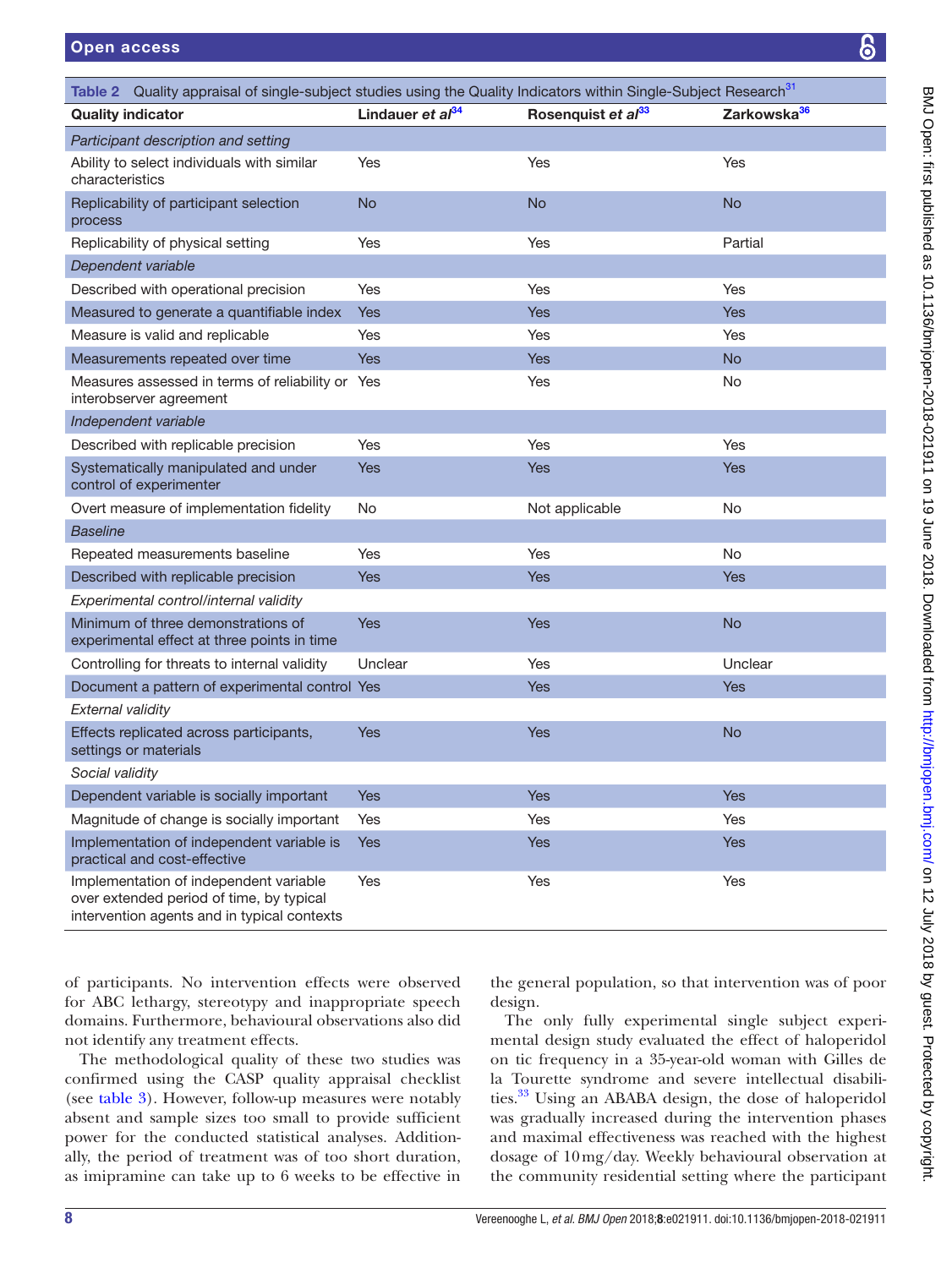<span id="page-8-0"></span>

| Critical Appraisal Skills Programme (CASP Checklists) <sup>40</sup> for studies with n>1<br>Table 3 |                                                                                                           |                                                                                                        |  |  |
|-----------------------------------------------------------------------------------------------------|-----------------------------------------------------------------------------------------------------------|--------------------------------------------------------------------------------------------------------|--|--|
| <b>Quality indicator</b>                                                                            | Aman et $al^{32*}$                                                                                        | White and Aman <sup>35*</sup>                                                                          |  |  |
| Validity of the results                                                                             |                                                                                                           |                                                                                                        |  |  |
| Study addresses a clearly focused issue                                                             | Yes                                                                                                       | Yes                                                                                                    |  |  |
| Cohort recruited in an acceptable way                                                               | <b>Yes</b>                                                                                                | <b>Yes</b>                                                                                             |  |  |
| Exposure accurately measured to<br>minimise bias                                                    | Yes                                                                                                       | Yes                                                                                                    |  |  |
| Outcome accurately measured to<br>minimise bias                                                     | <b>Yes</b>                                                                                                | <b>Yes</b>                                                                                             |  |  |
| Identification of all important<br>confounding factors                                              | Yes                                                                                                       | Yes                                                                                                    |  |  |
| Design and/or analysis account for<br>confounding factors                                           | No: length of intervention too short to observe<br>treatment effects                                      | No: length of intervention too short<br>to observe treatment effects                                   |  |  |
| Complete enough follow-up of<br>participants                                                        | <b>No</b>                                                                                                 | <b>No</b>                                                                                              |  |  |
| Long enough follow-up of participants                                                               | <b>No</b>                                                                                                 | <b>No</b>                                                                                              |  |  |
| Scope of the results                                                                                |                                                                                                           |                                                                                                        |  |  |
| Description of study results                                                                        | <b>Yes</b>                                                                                                | <b>Yes</b>                                                                                             |  |  |
| Precision of study results                                                                          | No exact p values, no effect sizes, no<br>differentiation between depressive-like and<br>acting-out group | No exact p values, no effect sizes                                                                     |  |  |
| Believability of study results                                                                      | <b>Yes</b>                                                                                                | <b>Yes</b>                                                                                             |  |  |
| Impact of the results                                                                               |                                                                                                           |                                                                                                        |  |  |
| Results applicable to local population                                                              | <b>Yes</b>                                                                                                | Yes                                                                                                    |  |  |
| Results in line with available evidence                                                             | <b>No</b>                                                                                                 | Yes                                                                                                    |  |  |
| Implications for practice                                                                           | Length of intervention too short to draw<br>conclusions regarding implications                            | The study is now outdated given<br>improved knowledge on the risks of<br>the long-term use of the drug |  |  |

\*CASP Checklists for randomised controlled trials.

lived showed reduced tic frequencies during mealtimes, nearing zero levels, and during waiting times. Intervention effects reversed when the dose was lowered. These findings are considered reliable due to masked assessment and reversal design, alongside the replicability of measures and intervention, see [table](#page-7-0) 2.

#### Overall quality appraisal of the evidence base

Methodological quality of the identified studies was poor, with concern in terms of small sample sizes, lack of masked assessment and lack of follow-up measures. By contrast, reporting standards were generally high in terms of variable descriptions and the internal and external validity of the results. Implications of the quality appraisal are integrated in the study descriptions above, whereas a detailed overview of the quality review for each study is reported in tables [2 and 3.](#page-7-0)

#### **DISCUSSION**

Despite their very high rates of mental health problems, there is a lack of research in interventions that explicitly target mental health problems in people with severe and profound intellectual disabilities. The scope of this review

was wide. However, only five studies were eligible for inclusion and the findings are inconclusive at best. This is highly problematic for clinicians who have to manage these disorders and can only rely on the use of interventions designed for the general population, despite the likely limitations and inaccessibility of these for people with severe intellectual disabilities.

Haloperidol was demonstrated to improve tics, but in a single person. Pimozide was reported to reduce hyperactivity and other behaviour problems, $35$  but it is not a recognised treatment for hyperactivity in the general population; and NICE concludes that there is no evidence that antipsychotic drugs are of use in this condition  $^{38}$  $^{38}$  $^{38}$ . The sedative properties of pimozide can calm disturbed patients in the short term, but it is not recommended for long-term use in view of potential side effects, which includes death, and its use is therefore reserved for schizophrenia only. While meeting the inclusion criteria of the review, the study is therefore outdated given subsequent advances in knowledge about this class of drugs. Imipramine caused deterioration of affective symptoms, but the study was poorly designed by today's standards, including the drug not being prescribed for long enough duration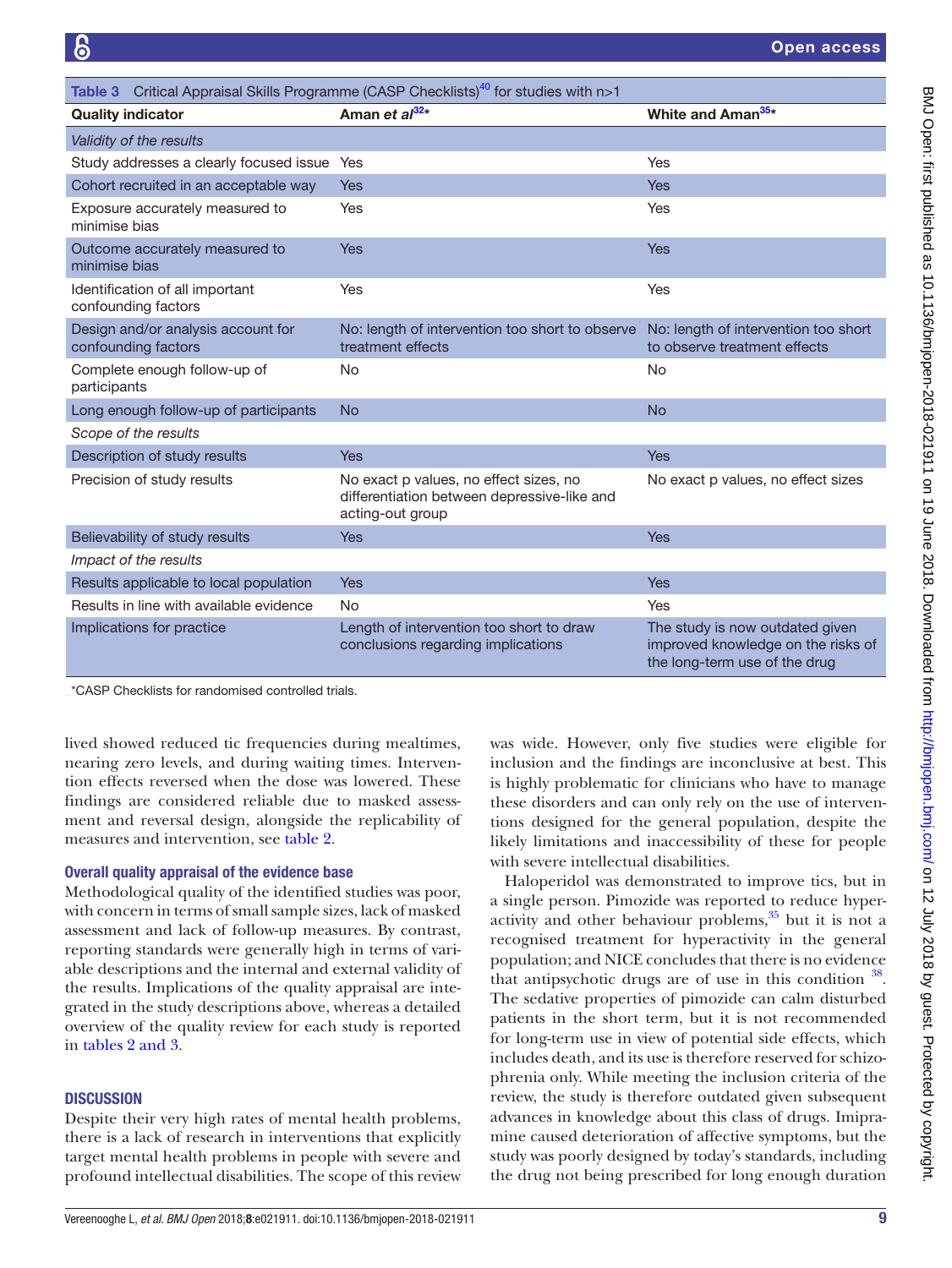#### Open access

to be effective. $32$  Additionally, the use of imipramine has declined in the whole population since the introduction of selective serotonin reuptake inhibitors in the 1980s and other newer antidepressant agents, on the basis of side effect profile. Empirical evidence for current pharmacological interventions has not yet been published.

Evidence for the effectiveness of psychological interventions is also weak in the absence of controlled trials or high-quality single-case experimental designs (such as multiple baseline approaches). Across intervention types, two studies aimed to reduce tic frequency in people with severe intellectual disabilities and Gilles de la Tourette syndrome yielding putative positive effects for relaxation techniques and treatment with haloperidol. Evidence relating to common mental health problems (eg, anxiety, depression) was notably very limited. Studies including children with severe and profound intellectual disabilities involved different interventions than for studies with adults and while the geographic spread of the research was diverse, all included studies were conducted in English-speaking countries. Overall, a quantitative synthesis of the evidence was not possible due to the heterogeneity of the identified studies as no two studies addressed the same mental health problem with a similar intervention or similar outcome measures. Furthermore, the total sample size across the five identified studies was only 16 participants: nine children and seven adults, nine male and seven female. Finally, the review demonstrates that research in this area has stalled over the last decade. The most recent study we identified was published nearly two decades ago, $34$  while the methodologically stronger studies using controlled design employed outdated pharmacotherapies that are currently not recommended due to their potential side effects. $3639$ 

### Strengths and limitations

Strengths of this systematic review are the rigour with which it was conducted. In line with PRISMA guidelines, the prior publication of the review protocol enhances its transparency and replicability, while double reviewing of full-length articles and quality appraisal strengthens the findings. The current review improves upon previous reviews in this area by employing a broader scope to identify both psychological and pharmacological interventions for a range of mental health problems. In spite of this, our findings show that this area of research has received very little attention over the years with no recent treatment studies being identified and pharmacological interventions having employed drugs that would no longer comply with today's medical standards.

Limitations of the study relate to the search strategy. The systematic search did not include terms for every specific possible disorder or potential treatment, neither did it include a wide range of behavioural descriptions. In spite of this, we identified a considerably large number of potential records. Meanwhile, requiring at least 70% people with severe and profound intellectual disabilities to be included in a sample where outcomes are not

reported separately for this group was a pragmatic decision so people with severe and profound intellectual disabilities would be sufficiently represented in the review findings. However, reducing the required proportion of participants with severe and profound intellectual disabilities to 50% would not have added any eligible studies (a post-hoc review check completed by the first author).

#### Explanations and implications

A major challenge in mental health research for people with severe and profound intellectual disabilities, including this systematic review, lies with the selection of study outcomes. The appropriateness of measures such as the  $ABC^{37}$  can be questioned when used to assess the wide spectrum of symptoms of mental health problems. However, the ABC was found to be one of the few reliable measures relating to mental health problems for individuals with severe and profound intellectual disabilities. $40$  Indeed, behavioural outcomes can assess key symptoms of mental disorders according to International Classification of Diseases 10th Revision criteria, but can equally be associated with distress and reduced quality of life. While this diagnostic taxonomy was practical for conducting the systematic review, it may not be sufficient to evaluate all relevant interventions aimed at improving the general well-being of people with severe and profound intellectual disabilities.

The scarcity of trials addressing the mental health needs of people with severe and profound intellectual disabilities is worrisome in light of the fact that they do experience mental health problems. Yet, there is awareness of the mental health needs in this population among researchers and clinicians as is evident from the wide range of descriptive case reports, which did not provide empirical evidence for the effectiveness of an intervention. On a positive note, the 101 studies identified as including at least some individuals with severe and profound intellectual disabilities show that this population is not routinely excluded from clinical practice evaluations. Although beyond the objectives of this systematic review, a scoping overview of the range of interventions evaluated in these studies and those being offered in routine clinical practice could help set the direction to guide future research. Establishing evidence-based interventions to treat mental health problems in people with severe and profound intellectual disabilities requires more research with stronger methodological designs.

#### Future directions

Challenging the status quo and developing an evidence base from which to treat people with severe and profound intellectual disabilities and mental health problems is a joint responsibility of practitioners and researchers. Bidirectional knowledge transfer is particularly important in this regard: research into severe and profound intellectual disabilities making its way into the training of practitioners, as well as practitioners highlighting difficulties in assessment and treatment that need addressing. Commissioning and exploring funding opportunities to conduct research into evidence-based pharmacological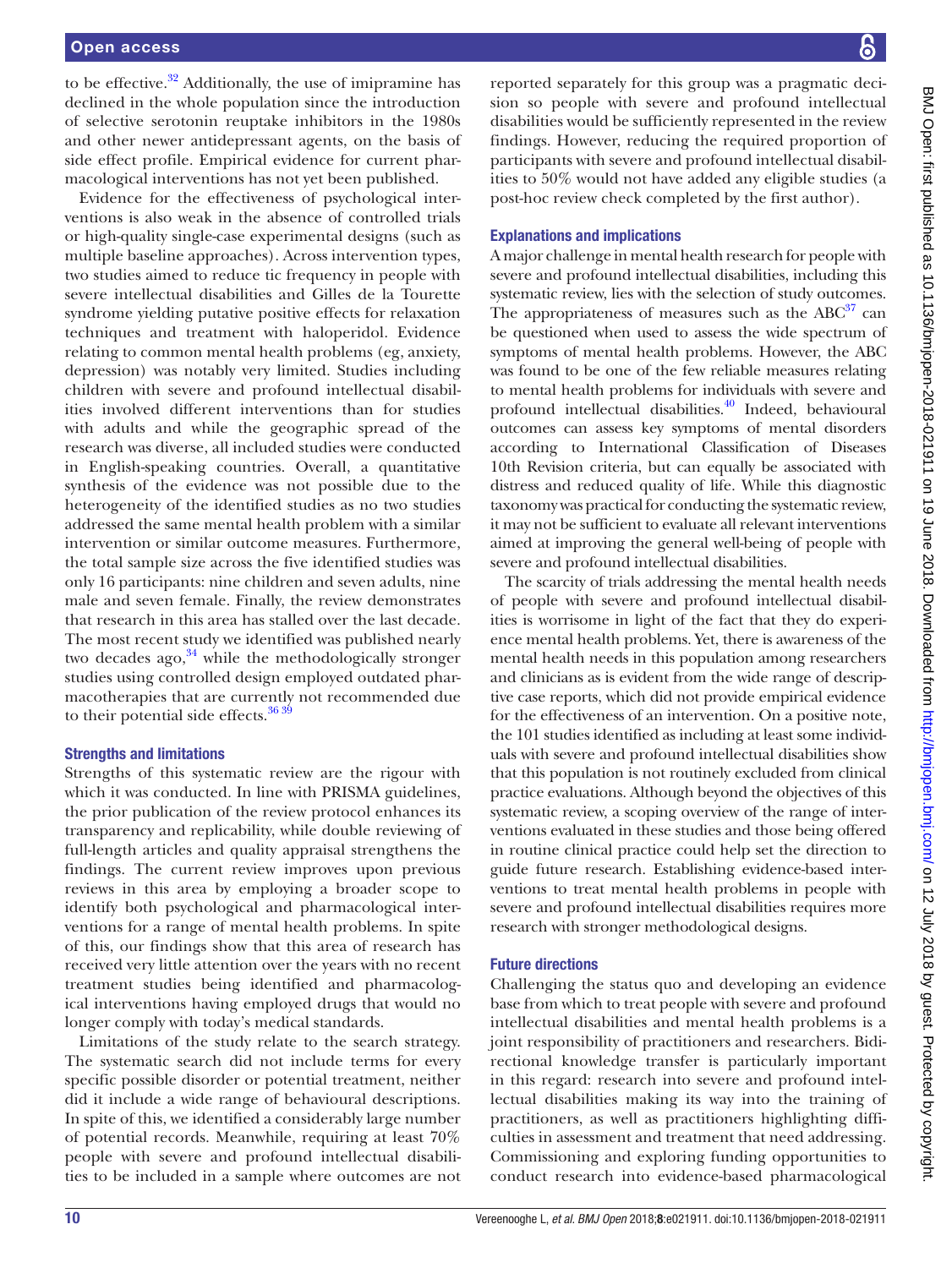and psychological interventions, and an open discussion regarding the ethical considerations of research involving people who may lack the capacity to consent also require attention. A large inequality in evidence for effective treatments for mental health problems is experienced by children and adults with severe and profound intellectual disabilities. Until this inequality is adequately addressed, health services need to provide treatments found to be effective for people with mild to moderate intellectual disabilities where they exist—although the availability of interventions for this population is also poor in comparison to interventions for people without intellectual disabilities. Particular attention should be given to how these treatments might affect people with severe and profound intellectual disabilities differently regarding symptom presentation and outcome assessment. The accessibility of a range of psychological therapies should also be taken into account, as well asside effect reporting which may indicate a need for differences in dosing regimens. Keeping detailed accounts of how treatments were subsequently modified will benefit the development of a more solid evidence base.

#### Author affiliations

<sup>1</sup> Faculty of Psychology and Sports Science, Bielefeld University, Bielefeld, Germany <sup>2</sup> Centre for Educational Development, Appraisal and Research, University of Warwick, Coventry, UK

<sup>3</sup> Centre for Developmental Psychiatry and Psychology, Department of Psychiatry, School of Clinical Sciences at Monash Health, Monash University, Clayton, Victoria, Australia

4 Autism Centre of Excellence, Griffith University, Brisbane, Queensland, Australia 5 Mackenzie Chair in Primary Care Medicine, School of Medicine, University of Central Lancashire, Preston, UK

<sup>6</sup>Institute of Health and Wellbeing, University of Glasgow, Glasgow, UK

<sup>7</sup>Tizard Centre, University of Kent, Canterbury, UK

<sup>8</sup> Faculty of Health and Medicine, Lancaster University, Lancaster, UK

<sup>9</sup> Centre for Trials Research, Cardiff University, Cardiff, UK

 $10$ School of Psychology, University of Birmingham, Birmingham, UK

<sup>11</sup>Brooklands Hospital, Coventry and Warwickshire Partnership NHS Trust, Coventry, UK

<sup>12</sup>Centre for Education Studies, University of Warwick, Coventry, UK

<sup>13</sup>School of Life & Health Sciences, Aston University, Birmingham, UK

Acknowledgements We express our gratitude to Professor Nigel Beail, Professor Michael Kerr and Dr Howard Ring for their contributions to the development of the research proposal.

Contributors RPH, DA, UC, SAC, NG, CH, KH, AJ, PEL, RMN, CO, AR, VT and JW conceived the study and acquired funding. LV and RPH designed and registered the review protocol. LV and SF conducted the systematic searches, study selection and data collection. LV wrote the manuscript. All authors provided methodological and clinical perspectives, commented on manuscript drafts and read and approved the final version of the manuscript.

Funding This work was supported by the Baily Thomas Charitable Fund (Reference No: TRUST/RNA/AC/SG/3543/6297), and was sponsored by the University of Warwick (Reference No: REGO-2015-1605).

Competing interests None declared.

Patient consent Not required.

Provenance and peer review Not commissioned; externally peer reviewed.

Data sharing statement To obtain the full search strategies for each database please contact leen.vereenooghe@uni-bielefeld.de or s.flynn.1@warwick.ac.uk. This systematic review presents previously published data. Please refer to the original articles and their authors for these research data.

Open access This is an open access article distributed in accordance with the Creative Commons Attribution Non Commercial (CC BY-NC 4.0) license, which permits others to distribute, remix, adapt, build upon this work non-commercially, and license their derivative works on different terms, provided the original work is properly cited and the use is non-commercial. See: [http://creativecommons.org/](http://creativecommons.org/licenses/by-nc/4.0/) [licenses/by-nc/4.0/](http://creativecommons.org/licenses/by-nc/4.0/)

© Article author(s) (or their employer(s) unless otherwise stated in the text of the article) 2018. All rights reserved. No commercial use is permitted unless otherwise expressly granted.

#### **REFERENCES**

- <span id="page-10-0"></span>1. Hughes-McCormack LA, Rydzewska E, Henderson A, *et al*. Prevalence of mental health conditions and relationship with general health in a whole-country population of people with intellectual disabilities compared with the general population. *[BJPsych Open](http://dx.doi.org/10.1192/bjpo.bp.117.005462)* 2017;3:243–8.
- <span id="page-10-1"></span>2. Deb S, Thomas M, Bright C. Mental disorder in adults with intellectual disability. 1: Prevalence of functional psychiatric illness among a community-based population aged between 16 and 64 years. *[J Intellect Disabil Res](http://dx.doi.org/10.1046/j.1365-2788.2001.00374.x)* 2001;45:495–505.
- 3. Emerson E, Hatton C, Felce D, *et al*. *Learning disabilities the fundamental facts*. London: The Foundation for People with Learning Disabilities, 2001.
- 4. Hulbert-Williams L, Hastings RP. Life events as a risk factor for psychological problems in individuals with intellectual disabilities: a critical review. *[J Intellect Disabil Res](http://dx.doi.org/10.1111/j.1365-2788.2008.01110.x)* 2008;52:883–95.
- <span id="page-10-2"></span>5. Cordeiro L, Ballinger E, Hagerman R, *et al*. Clinical assessment of DSM-IV anxiety disorders in fragile X syndrome: prevalence and characterization. *[J Neurodev Disord](http://dx.doi.org/10.1007/s11689-010-9067-y)* 2011;3:57–67.
- 6. Richards C, Moss J, O'Farrell L, *et al*. Social anxiety in cornelia de lange syndrome. *[J Autism Dev Disord](http://dx.doi.org/10.1007/s10803-009-0730-7)* 2009;39:1155–62.
- 7. Hyman P, Oliver C, Hall S. Self-injurious behavior, self-restraint, and compulsive behaviors in Cornelia de Lange syndrome. *[Am J Ment](http://dx.doi.org/10.1352/0895-8017(2002)107<0146:SIBSRA>2.0.CO;2)  [Retard](http://dx.doi.org/10.1352/0895-8017(2002)107<0146:SIBSRA>2.0.CO;2)* 2002;107:146–54.
- 8. Dykens EM. Anxiety, fears, and phobias in persons with Williams syndrome. *[Dev Neuropsychol](http://dx.doi.org/10.1207/S15326942DN231&2_13)* 2003;23:291–316.
- 9. Krefft M, Frydecka D, Adamowski T, *et al*. From Prader-Willi syndrome to psychosis: translating parent-of-origin effects into schizophrenia research. *[Epigenomics](http://dx.doi.org/10.2217/epi.14.52)* 2014;6:677–88.
- <span id="page-10-3"></span>10. Cooper SA, Smiley E, Morrison J, *et al*. Mental ill-health in adults with intellectual disabilities: prevalence and associated factors. *[Br J](http://dx.doi.org/10.1192/bjp.bp.106.022483)  [Psychiatry](http://dx.doi.org/10.1192/bjp.bp.106.022483)* 2007;190:27–35.
- 11. Einfeld SL, Tonge BJ. Population prevalence of psychopathology in children and adolescents with intellectual disability: II. Epidemiological findings. *[J Intellect Disabil Res](http://www.ncbi.nlm.nih.gov/pubmed/8731467)* 1996;40:99–109.
- 12. Emerson E, Hatton C. Mental health of children and adolescents with intellectual disabilities in Britain. *[Br J Psychiatry](http://dx.doi.org/10.1192/bjp.bp.107.038729)* 2007;191:493–9.
- 13. Hove O, Havik OE. Developmental level and other factors associated with symptoms of mental disorders and problem behaviour in adults with intellectual disabilities living in the community. *[Soc Psychiatry](http://dx.doi.org/10.1007/s00127-009-0046-0)  [Psychiatr Epidemiol](http://dx.doi.org/10.1007/s00127-009-0046-0)* 2010;45:105–13.
- 14. Smiley E, Cooper SA, Finlayson J, *et al*. Incidence and predictors of mental ill-health in adults with intellectual disabilities: prospective study. *[Br J Psychiatry](http://dx.doi.org/10.1192/bjp.bp.106.031104)* 2007;191:313–9.
- <span id="page-10-4"></span>15. Unwin G, Tsimopoulou I, Kroese BS, *et al*. Effectiveness of cognitive behavioural therapy (CBT) programmes for anxiety or depression in adults with intellectual disabilities: A review of the literature. *[Res Dev](http://dx.doi.org/10.1016/j.ridd.2015.12.010)  [Disabil](http://dx.doi.org/10.1016/j.ridd.2015.12.010)* 2016;51-52:60–75.
- 16. Nicoll M, Beail N, Saxon D. Cognitive behavioural treatment for anger in adults with intellectual disabilities: a systematic review and metaanalysis. *[J Appl Res Intellect Disabil](http://dx.doi.org/10.1111/jar.12013)* 2013;26:47–62.
- 17. Vereenooghe L, Langdon PE. Psychological therapies for people with intellectual disabilities: a systematic review and meta-analysis. *[Res](http://dx.doi.org/10.1016/j.ridd.2013.08.030)  [Dev Disabil](http://dx.doi.org/10.1016/j.ridd.2013.08.030)* 2013;34:4085–102.
- <span id="page-10-5"></span>18. Deb S, Chaplin R, Sohanpal S, *et al*. The effectiveness of mood stabilizers and antiepileptic medication for the management of behaviour problems in adults with intellectual disability: a systematic review. *[J Intellect Disabil Res](http://dx.doi.org/10.1111/j.1365-2788.2007.00965.x)* 2008;52(Pt 2):107–13.
- 19. Deb S, Sohanpal SK, Soni R, *et al*. The effectiveness of antipsychotic medication in the management of behaviour problems in adults with intellectual disabilities. *[J Intellect Disabil Res](http://dx.doi.org/10.1111/j.1365-2788.2007.00950.x)* 2007;51:766–77.
- <span id="page-10-6"></span>20. Melville CA, Johnson PC, Smiley E, *et al*. Problem behaviours and symptom dimensions of psychiatric disorders in adults with intellectual disabilities: An exploratory and confirmatory factor analysis. *[Res Dev Disabil](http://dx.doi.org/10.1016/j.ridd.2016.03.007)* 2016;55:1–13.